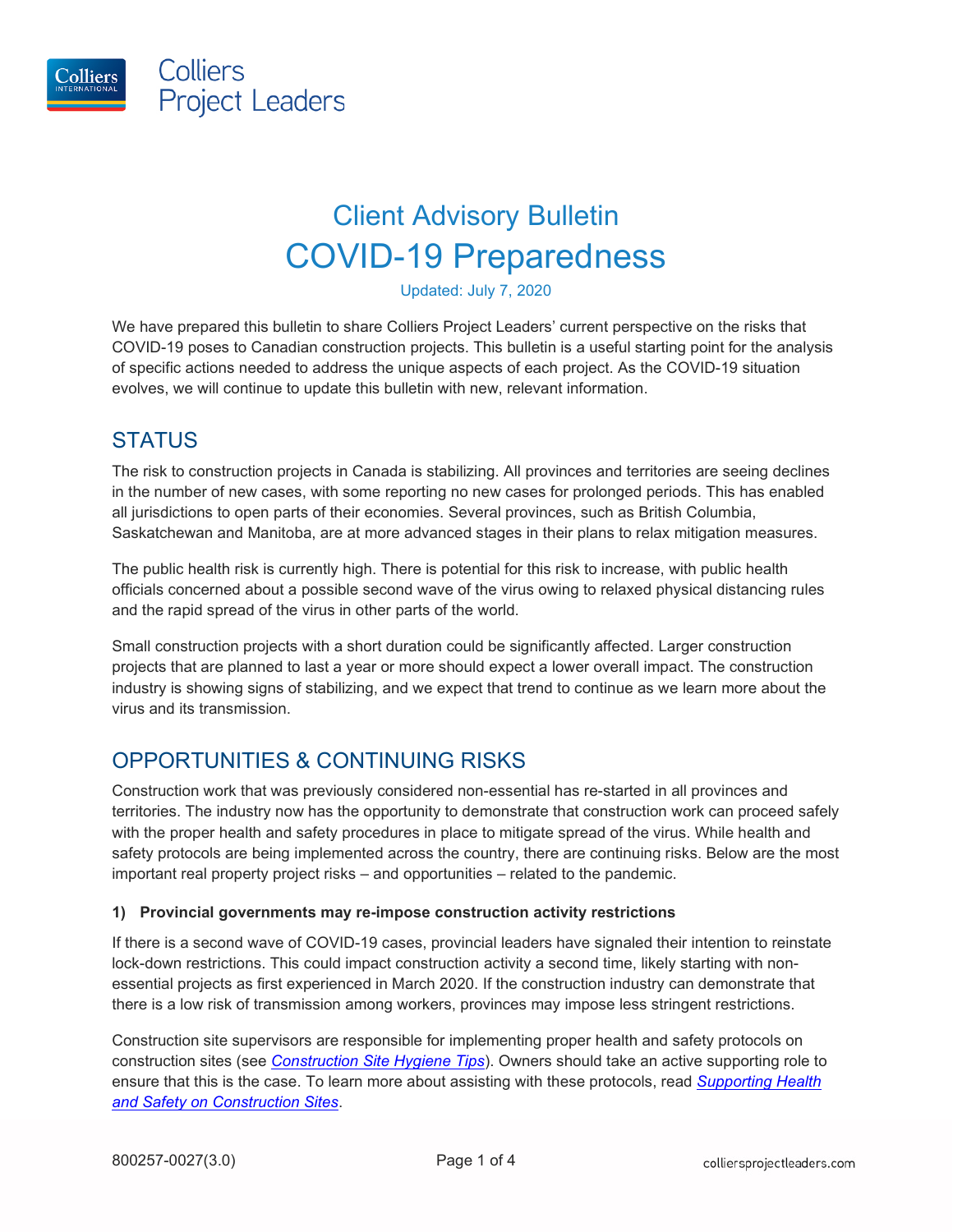

#### **2) Potential delay claims**

During the period when construction sites were shut down, Contractors began issuing notices of delay claim. This is expected to continue as the impact to projects is still being felt in most jurisdictions. If Contractors are working under Canadian Construction Documents Committee (CCDC) contracts, they may trigger provisions in the contract that require the Owner to accept a schedule extension and pay reasonable costs incurred by the Contractor. Other construction contracts, such as those typically used in Quebec, may have a *Force Majeure* clause that could apply to a Contractor's claim. Owners should get legal advice to determine their liability for costs in the case of a provincial shutdown or an Owner-directed suspension of work, and what types of costs would be considered reasonable in the current situation.

Owners should also be proactive in managing potential claims by documenting the timing of provincial, Owner and Contractor directions, as well as documenting any changes in site operations. Owners should clearly communicate the expectation that all parties will seek to minimize losses, including seeking government grants to offset costs.

#### **3) Municipal permit and inspection services – potential delays**

In response to the pandemic, many municipalities limited or halted building permit plans examinations, inspections and other construction project services. Most municipalities have now resumed full service, however there is a backlog of applications that needs to be addressed. This is expected to result in longer than average response times for permit issuance and inspection. Project teams should actively monitor turnaround times for permit and inspection services and build the necessary lead times into their projects to avoid delay.

On a positive note, there were two promising municipal responses arising from our experience over the past months, including:

- a. **Electronic submission** of permit applications has allowed some municipalities to continue planned examination services for rezoning/site plan applications and building permits by shifting to a paperless/virtual solution. This is an excellent solution that has value even when we are not in a pandemic situation. With more successful examples, there will be greater pressure for all municipalities to move to electronic permit submissions.
- b. **Virtual inspections** were attempted by some municipalities. A protocol was developed for the architect or engineer of record to perform the actual inspection and submit the results to the building inspector electronically for review. There was some push-back from the engineering community and the option was not well-used.

We see significant advantages to both approaches, and we encourage further dialog between Owners, municipalities and engineering professional bodies to develop these solutions. The use of the [HoloBuilder](https://www.colliersprojectleaders.com/news/site-documentation-to-advance-construction-projects-during-covid-19)  [reality-capturing tool](https://www.colliersprojectleaders.com/news/site-documentation-to-advance-construction-projects-during-covid-19) to help facilitate virtual inspections should also continue to be assessed.

#### **4) Project Team members may be affected by COVID-19**

As COVID-19 restrictions continue to ease, there is some risk of a second wave of infections. If that occurs, Project Team members may become infected with COVID-19. This includes contractors, subcontractors, consultants, and project managers, all of whom typically carry out their work on construction sites, client offices, and other locations away from their home.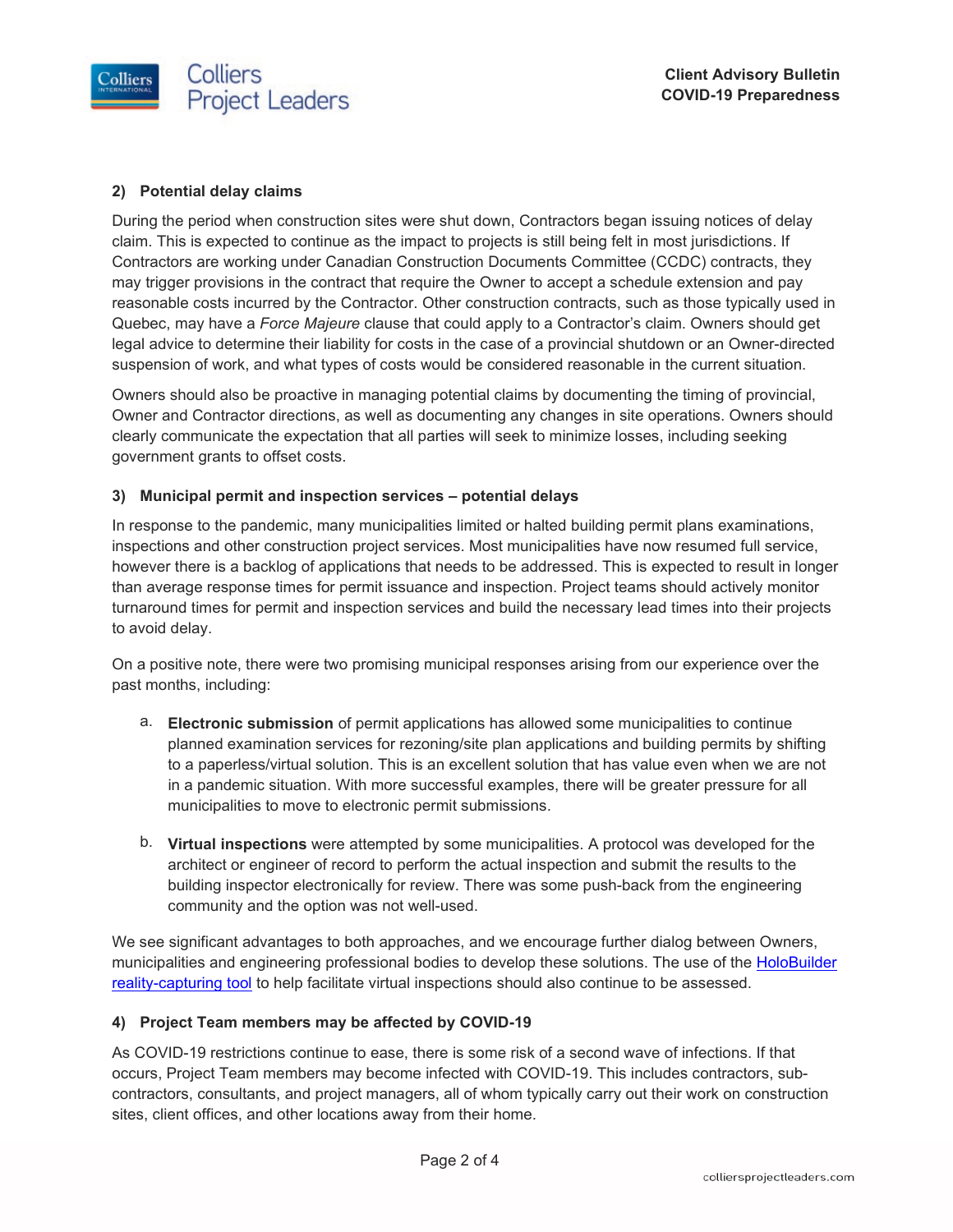

Such an outbreak could leave the Project Team short of resources and lead to reduced productivity. To minimize labour disruption and the spread of disease, Owners should ensure that all firms participating in their projects (architects, sub-consultants, general contractors and trades) have internal protocols in place to address cleaning and prevention, education, communication, containment and continuous improvement as the situation evolves.

The [Canadian Construction Association](https://www.cca-acc.com/) published *[Standardized Protocols for All Canadian Construction](https://www.cca-acc.com/wp-content/uploads/2020/06/CCA-COVID-19-Standardized-Protocols-for-All-Canadian-Construction-Sites-05-26-20.pdf)  [Sites](https://www.cca-acc.com/wp-content/uploads/2020/06/CCA-COVID-19-Standardized-Protocols-for-All-Canadian-Construction-Sites-05-26-20.pdf)* on March 26, 2020. This guideline covers most of the aspects listed above. Implementation of these protocols may reduce productivity on job sites to some degree.

#### **5) Availability and price of materials may change**

During this COVID-19 period, we have seen projects disrupted by changes in the supply chain for materials. Initially this applied to some products supplied by China, and later products supplied by Italy. With the tragic and rapid spread of COVID-19 in the United States, we have also seen delays in some materials produced there. As material delivery delays continue to occur, we also expect price increases for many materials. Owners should assess their current state of procurement:

- a. **Projects where material supply contracts have been executed** will be governed by the contracts and any supplementary conditions. Generally, if Contractors are delayed by a cause beyond their control, then Owners must allow a reasonable extension of time recommended by the Consultant. Owners should consult with their legal advisors to confirm the risk of cost increases based on the contract terms.
- b. **Projects where material supply contracts have not been tendered** should expect to receive pricing that reflects the perceived risk of price increases. We have seen good results when Owners clearly define the baseline COVID-19 mitigation measures and assume the cost risk if those requirements become stricter. In some cases, the certainty this approach has given to Contractors has led to competitive bidding and produced bids below pre-tender estimates. Other options could be considered, such as deploying appropriate supplementary conditions, delaying award, allowing alternative suppliers, or Owners taking on the risk of future material cost changes (increases and decreases). Owners should consult with their Project Managers to develop their best strategy.
- c. **Projects where tendering is in process** are more complicated. If bids have not been received, Owners should consider issuing an addendum to clarify which party will bear the risk. Owners cannot afford to have some bidders assume one direction and others assume something else.

If bids have been received but not yet awarded, Owners need to be certain about which cost risks are included in the bid. However, post-bid negotiations are fraught with risk. Owners should consult with their Project Manager and legal advisors to determine a fair, honourable and transparent process that allows for assessment of the bids.

#### **6) PPE shortages are not likely to affect projects**

In the early stages of the pandemic, some provinces experienced shortages of the N95 respirator masks used to protect medical professionals and others, including construction workers. Many manufacturers have moved to fill the demand and availability is improving. To help address this, the Government of Canada launched a [web hub](https://www.canada.ca/en/public-services-procurement/services/buying-selling-personal-protective-equipment-covid-19-overview.html) on June 9, 2020, which brings together available resources for organizations buying and selling Personal Protective Equipment (PPE). A shortage of N95 masks is no longer expected to cause a significant impact on construction projects.